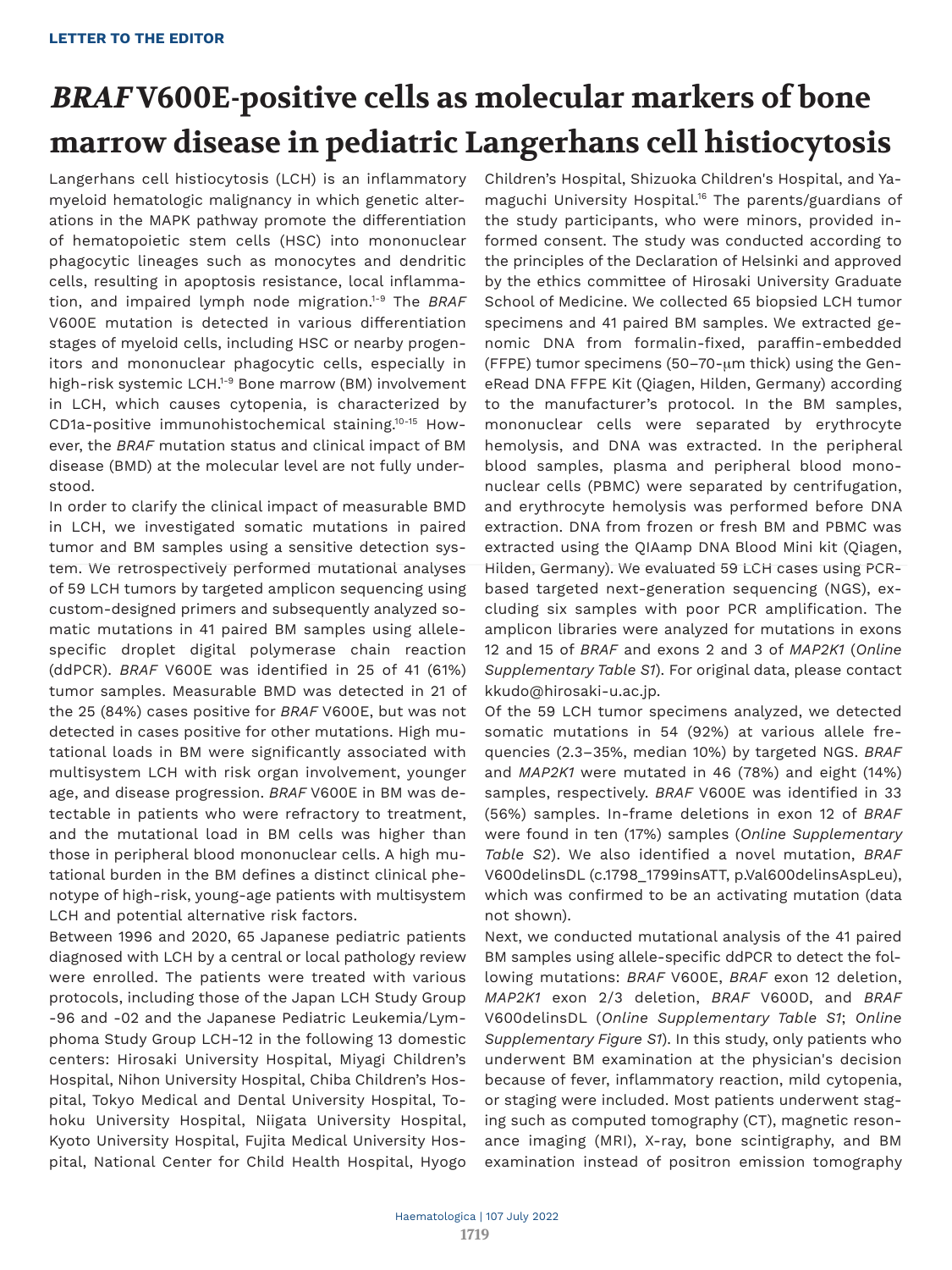(PET)-CT, and none of the patients changed their disease type during the course.

Measurable BMD was defined as molecularly detectable BM cells with an allele frequency of 0.01% or higher based on the ddPCR analysis of somatic mutations in BM samples. The clinical significance of BMD was examined in 38 patients, excluding three patients for whom quantitative mutational analysis was not applicable. These 38 patients consisted of 12 patients with multisystem LCH with risk organ involvement (MSRO+), 13 with multisystem LCH without risk organ involvement (MSRO-), eight with multifocal bone disease (MFB), and five with single-system LCH with a single lesion (SS) (Table 1). We detected BMD before treatment at various allele frequencies (0.03– 7.0%, median 0.83%) in 21 of the 38 (55%) patients, consisting of 12 MSRO+, seven MSRO-, two MFB, and no SS patients. Contrarily, the remaining 17 BMD-negative patients comprised six MSRO-, six MFB, and five SS patients, and no patient with MSRO+. Among them, there were 11 patients with mutations other than *BRAF* V600E, including four MSRO-, three MFB, and four SS patients (Table 1). The *BRAF* V600E mutation was detected in 21 of 25 (84%) BM samples from *BRAF* V600E-positive LCH, whereas no other variants were identified, indicating notable BMD in *BRAF* V600E-positive LCH cases (Figure 1A). The rate of BM involvement in the MSRO+, MSRO-, MFB, and SS cases was 100%, 54%, 25%, and 0%, respectively (Figure 1B). In the 25 cases of *BRAF* V600E-positive LCH, the median variant allele frequency (VAF) of *BRAF* V600E in the BM of the MSRO+, MSRO-, and MFB patients was 1.0% (range, 0.20–7.0%), 0.030% (range, 0–2.2%), and 0% (range, 0– 0.51%), respectively (Figure 1B). However, no somatic mutations were detected in the 13 patients with other types of mutations. Mutational burden varied among the four clinical phenotypes (Kruskal–Wallis, *P*<0.001). Notably, MSRO+ disease showed the highest mutational burden (Mann–Whitney test, *P*<0.001) (Figure 1B).

We also investigated the relationship between BMD and age, disease progression, and disease relapse. BMD was detected only in patients younger than 3 years of age, except for one patient aged 4.6 years. BMD-positive patients had a lower median age than BMD-negative patients (0.9 years *vs*. 5.4 years, Mann–Whitney test, *P*=0.012) (Figure 1C). The cumulative incidence of reactivation and relapse in the 21 patients who were positive for BMD at diagnosis was higher than that in the 17 patients who were negative for BMD (79% *vs.* 36%, *P*=0.006 by log-rank test) (Figure 1D). This suggests that BMD positivity is a risk factor for disease progression.

In order to identify the origin of the mutation-positive cells, we measured the somatic mutational load in paired BM and peripheral blood mononuclear cells (PBMC) from 13 patients at 31 time points, before and after initial chemotherapy. There were patients in whom mutated

cells were present only in BM cells after chemotherapy or early relapse. The median VAF of *BRAF* V600E was 0.65% (range, 0.016–6.7%) in the BM cells and 0.16% (range, 0–4.0%) in the PBMC, indicating a higher mutational load in the former (paired *t*-test, *P*<0.001) (Figure 1E). These results suggest that the precursors in *BRAF* V600E-positive LCH are BM cells rather than PBMC. In order to assess BMD, we also measured the mutational load of *BRAF* V600E in 12 patients whose samples were available at multiple time points during treatment and disease progression. Refractory patients showed a high mutational load during the treatment (Figure 1F). Furthermore, we examined CD34-positive cells in BM samples of four patients and detected CD34-positive cells harboring *BRAF* V600E in three MSRO+ patients. These results indicate that BM is a source of immature precursor cells harboring *BRAF* V600E, causing residual disease even during chemotherapy, and that BMD is a potential target for the treatment of *BRAF* V600E-positive LCH.

Hematopoietic involvement is defined based on clinical criteria, such as anemia and/or thrombocytopenia. The clinical significance of CD1a positivity remains to be confirmed because of its limited sensitivity.10-15 Measurable BMD was detected in 84% of *BRAF* V600E-positive cases, whereas cytopenia and CD1a positivity were detected in only 32% and 11% of cases, respectively. A comprehensive pathology review, including immunostaining using with BRAF V600E antibody clone VE1, was performed on patients from whom additional BM pathology specimens were obtained. The results showed no specific findings in the BM clots. Furthermore, BRAF V600E was detected by immunostaining in only one of 25 patients. These results suggest that allele-specific ddPCR is more reliable than CD1a or BRAF V600E immunostaining for BMD identification (Table 2).

The initial treatment comprised prednisolone, cytarabine, and vincristine for 6 weeks for all patients with systemic LCH, and in most progressive patients, the combination of cytarabine and cladribine was administered as second-line therapy.<sup>16</sup> In addition, refractory patients P20, P21, and P41 were treated with vemurafenib, a BRAF inhibitor. Transfusion-dependent cytopenia was improved rapidly in all three patients, showing clinical efficacy. However, only one of the three patients showed a rapid decrease in BMD, whereas the remaining two patients showed an increase in BMD, contrary to the clinical efficacy (Figure 1F). Further studies are needed to elucidate this mechanism.

We acknowledge that this was a retrospective study with different treatments and is biased toward high-risk patients receiving BM aspiration. Interestingly, BMD was identified not only in the MSRO+ patients but also in the MSRO- and MFB patients, suggesting that BMD is potentially a risk factor in these groups. Five patients, P2, P4,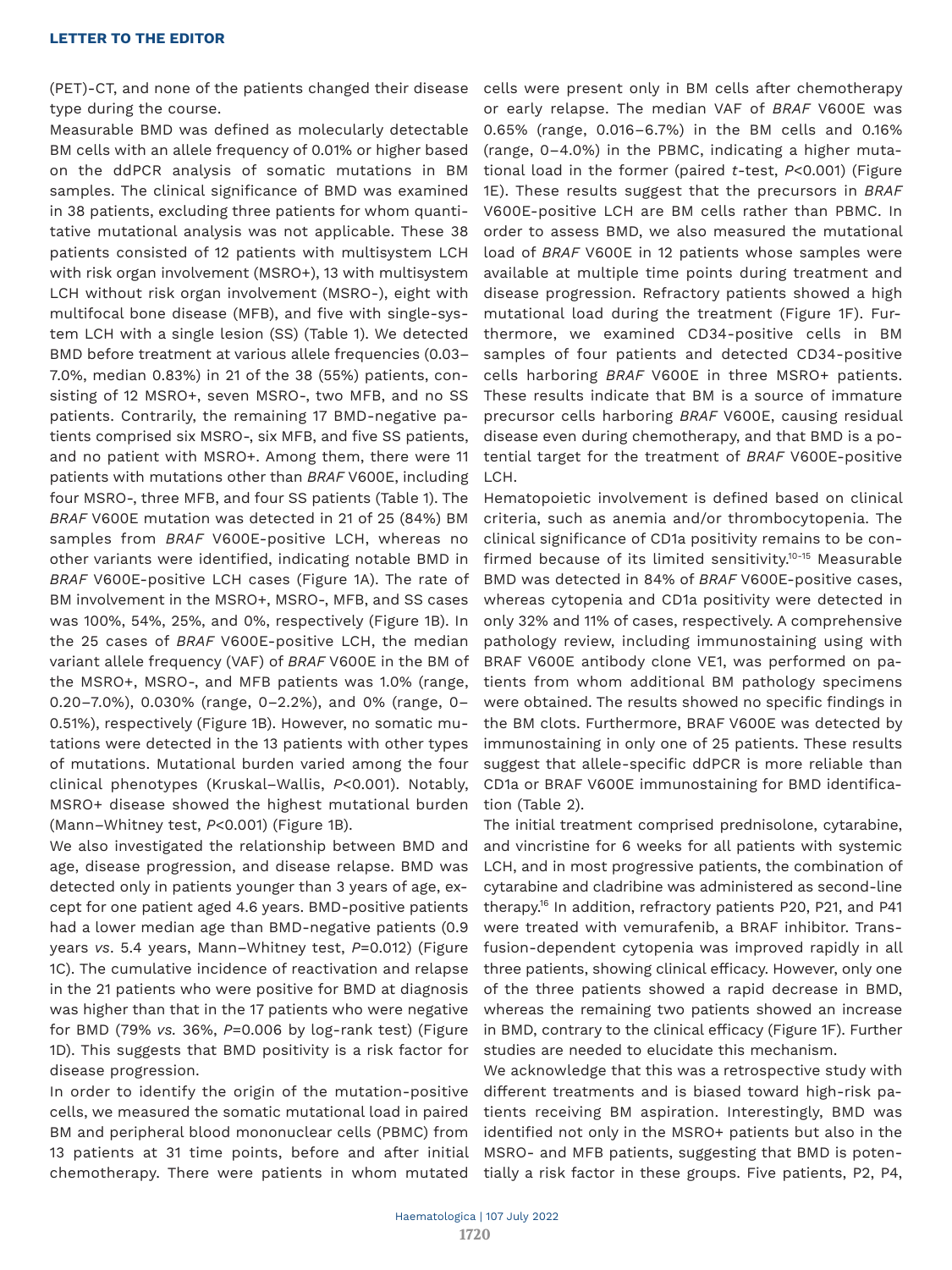Table 1. Characteristics of 38 patients subjected to allele-specific digital droplet polymerase chain reaction of bone marrow samples.

| <b>Case</b>     | <b>Sample</b> | Age, Y         | <b>Sex</b>  | <b>Disease</b><br>type | <b>Progression/</b><br>relapse | <b>Observation</b><br>period, Y | <b>VAF of</b><br><b>BM, %</b> | <b>VAF of</b><br>PBMC, % | <b>Somatic</b><br>variants  |
|-----------------|---------------|----------------|-------------|------------------------|--------------------------------|---------------------------------|-------------------------------|--------------------------|-----------------------------|
| P <sub>1</sub>  | <b>BM</b>     | 1.8            | M           | <b>MSRO-</b>           | relapse                        | 3.7                             | 0.25                          | <b>NA</b>                | <b>BRAF V600E</b>           |
| P <sub>2</sub>  | BM            | 5.4            | F           | MSRO-                  | relapse                        | 3.9                             | 0.00                          | <b>NA</b>                | <b>BRAF V600E</b>           |
| P <sub>3</sub>  | <b>BM</b>     | 16.1           | F           | SS                     | neg                            | 2.4                             | 0.00                          | <b>NA</b>                | <b>BRAF</b><br>N486_P490del |
| P <sub>4</sub>  | <b>BM</b>     | 0.8            | F           | MSRO+                  | relapse                        | 3.2                             | 4.46                          | <b>NA</b>                | <b>BRAF V600E</b>           |
| P <sub>5</sub>  | <b>BM</b>     | 0.9            | M           | <b>MSRO-</b>           | relapse                        | 3.2                             | 0.94                          | 0.30                     | <b>BRAF V600E</b>           |
| P <sub>6</sub>  | <b>BM</b>     | 1.7            | F           | <b>MSRO-</b>           | relapse                        | 3.1                             | 0.00                          | <b>NA</b>                | <b>BRAF</b><br>N486_P490del |
| P7              | <b>BM</b>     | 2.3            | M           | <b>MFB</b>             | relapse                        | 2.4                             | 0.26                          | 0.00                     | <b>BRAF V600E</b>           |
| P <sub>8</sub>  | <b>BM</b>     | 1.7            | F           | <b>MFB</b>             | neg                            | 2.2                             | 0.51                          | 0.09                     | <b>BRAF V600E</b>           |
| P <sub>9</sub>  | <b>FFPE</b>   | 0.8            | F           | MSRO-                  | neg                            | 22.4                            | 0.00                          | <b>NA</b>                | MAP2K1<br>Q56_Q61>R         |
| P <sub>10</sub> | <b>FFPE</b>   | 0.4            | M           | MSRO-                  | neg                            | 14.0                            | 0.00                          | <b>NA</b>                | <b>BRAF V600D</b>           |
| P <sub>11</sub> | <b>FFPE</b>   | 1.4            | $\mathsf F$ | MSRO-                  | relapse                        | 12.1                            | 2.24                          | <b>NA</b>                | <b>BRAF V600E</b>           |
| P <sub>12</sub> | <b>FFPE</b>   | 0.6            | F           | MSRO+                  | neg                            | 10.6                            | 0.98                          | <b>NA</b>                | <b>BRAF V600E</b>           |
| P <sub>13</sub> | <b>FFPE</b>   | 5.4            | F           | MSRO-                  | relapse                        | 9.9                             | 0.00                          | <b>NA</b>                | <b>BRAF</b><br>N486_P490del |
| P <sub>14</sub> | <b>FFPE</b>   | 1.7            | $\mathsf F$ | <b>MFB</b>             | neg                            | 4.8                             | 0.00                          | <b>NA</b>                | <b>BRAF</b><br>V600delinsDL |
| P <sub>15</sub> | <b>FFPE</b>   | 0.4            | F           | MSRO-                  | neg                            | 3.0                             | 0.13                          | <b>NA</b>                | <b>BRAF V600E</b>           |
| P <sub>16</sub> | <b>FFPE</b>   | 1.5            | F           | MSRO+                  | neg                            | 2.8                             | 6.96                          | <b>NA</b>                | <b>BRAF V600E</b>           |
| P <sub>17</sub> | <b>FFPE</b>   | 0.1            | M           | MSRO-                  | neg                            | 2.4                             | 0.00                          | <b>NA</b>                | <b>BRAF</b><br>N486_P490del |
| P <sub>18</sub> | <b>BM</b>     | 7.2            | M           | <b>MFB</b>             | neg                            | 1.5                             | 0.00                          | 0.00                     | <b>BRAF V600E</b>           |
| P <sub>19</sub> | <b>BM</b>     | 6.9            | F           | <b>MFB</b>             | neg                            | 3.8                             | 0.00                          | 0.00                     | <b>BRAF V600D</b>           |
| P <sub>20</sub> | BM            | 0.1            | M           | MSRO+                  | progression                    | 1.5                             | 0.42                          | 0.20                     | <b>BRAF V600E</b>           |
| P <sub>21</sub> | <b>BM</b>     | 0.3            | F           | MSRO+                  | progression                    | 1.7                             | 0.54                          | 0.27                     | <b>BRAF V600E</b>           |
| P <sub>22</sub> | <b>BM</b>     | 8.1            | M           | <b>SS</b>              | neg                            | 1.4                             | 0.00                          | 0.00                     | MAP2K1<br>Q56_V60del        |
| P <sub>23</sub> | <b>BM</b>     | $\overline{2}$ | F           | MSRO+                  | relapse                        | 1.3                             | 1.07                          | 0.26                     | <b>BRAF V600E</b>           |
| P <sub>24</sub> | <b>BM</b>     | 0.8            | M           | <b>MFB</b>             | relapse                        | 1.3                             | 0.00                          | 0.00                     | MAP2K1<br>Q56_Q61>R         |
| P <sub>25</sub> | <b>BM</b>     | 1.4            | F           | <b>SS</b>              | neg                            | 1.1                             | 0.00                          | 0.00                     | MAP2K1<br>E102_I103del      |
| P <sub>26</sub> | <b>BM</b>     | 14.1           | M           | SS                     | neg                            | 1.2                             | 0.00                          | 0.00                     | <b>BRAF V600E</b>           |
| P <sub>28</sub> | <b>BM</b>     | 2.5            | F           | MSRO-                  | neg                            | 1.2                             | 0.03                          | 0.00                     | <b>BRAF V600E</b>           |
| P <sub>29</sub> | <b>BM</b>     | 5.4            | M           | SS                     | neg                            | $1.0$                           | 0.00                          | 0.00                     | MAP2K1<br>Q56_G61>R         |
| P30             | <b>BM</b>     | 10             | M           | <b>MFB</b>             | neg                            | 1.1                             | 0.00                          | 0.00                     | MAP2K1<br>E102_I103del      |
| P31             | ВM            | 1.5            | M           | MSRO+                  | progression                    | 1.8                             | 0.83                          | 0.59                     | <b>BRAF V600E</b>           |
| P32             | <b>BM</b>     | 0.7            | M           | MSRO+                  | progression                    | 1.0                             | 0.20                          | <b>NA</b>                | <b>BRAF V600E</b>           |
| P <sub>35</sub> | <b>FFPE</b>   | 4.6            | F           | MSRO+                  | progression                    | 0.7                             | 5.39                          | <b>NA</b>                | <b>BRAF V600E</b>           |
| P36             | <b>FFPE</b>   | 0.8            | M           | MSRO+                  | neg                            | 0.3                             | 0.21                          | 0.00                     | <b>BRAF V600E</b>           |
| P37             | BM            | $\mathbf{3}$   | F           | MSRO-                  | neg                            | 0.6                             | 0.03                          | 0.02                     | <b>BRAF V600E</b>           |
| P38             | BM            | 1.2            | M           | <b>MFB</b>             | neg                            | 0.5                             | 0.00                          | 0.00                     | <b>BRAF V600E</b>           |
| P39             | BM            | 0.4            | M           | MSRO+                  | progression                    | 0.4                             | 4.10                          | 3.50                     | <b>BRAF V600E</b>           |
| P40             | <b>FFPE</b>   | 0.3            | F           | MSRO-                  | relapse                        | 5.4                             | 0.84                          | <b>NA</b>                | <b>BRAF V600E</b>           |
| P41             | <b>BM</b>     | 0.5            | M           | MSRO+                  | progression                    | 0.3                             | 3.40                          | 1.20                     | <b>BRAF V600E</b>           |

BM: bone marrow; FFPE: formalin-fixed paraffin-embedded; M: male; F: female; MSRO-: multisystem disease; MSRO+: multisystem disease with risk organ involvement; MFB: multifocal bone disease; VAF: variant allele frequency; PBMC: peripheral mononuclear cell. cells; NA: not applicable.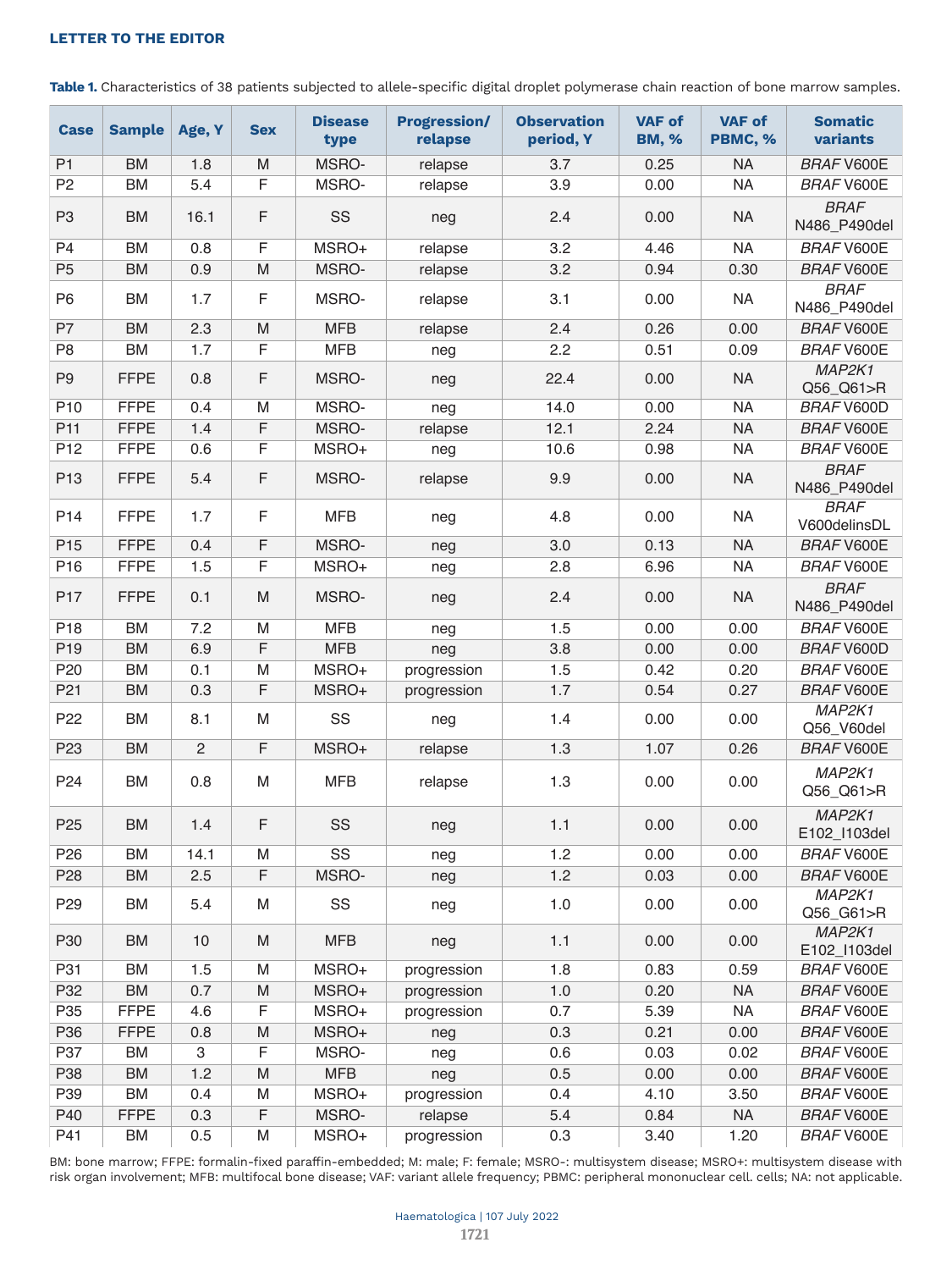

**Figure 1. Bone marrow disease in pediatric Langerhans cell histiocytosis.** (A) Distribution of somatic mutations in 41 paired tumor and bone marrow (BM) samples in patients with Langerhans cell histiocytosis (LCH). We performed polymerase chain reaction (PCR)-based targeted next generation sequencing using custom-designed primers. Genomic DNA (40–100 ng) was amplified using KOD FX Neo DNA polymerase (Toyobo Co., Ltd., Osaka, Japan) under the following conditions: 98 °C for 30 seconds (s), followed by 42 cycles at 95 °C for 5 s, 55–60 °C for 5 s, and 72 °C for 30 s. The amplicon target and primer sequences are shown in the *Online Supplementary Table S1*. All somatic mutations were identified using CLC Genomic Workbench v.4.9 (CLC bio, Aarhus, Denmark) for sequence alignment with the human genome reference genome (hg19). (B) Measurable bone marrow disease (BMD) and clinical phenotypes in 38 cases. We conducted droplet digital PCR assay using PrimePCR ddPCR Mutation Assay (dHsaCP2000027, dHsaCP2000028; Bio-Rad, Hercules, CA, USA) according to the manufacturer's protocol for validation of the *BRAF* V600E variant; the sequences, annealing temperature, and two-dimensional plots of each custom primer are shown in the *Online Supplementary Table S1*. A total of 80−200 ng DNA was used for the assay. All samples were analyzed in duplicates, and only those that were positive in both were defined as positive. The outcome data were analyzed using QuantaSoft version 1.7.4.0917 (Bio-Rad). MSRO+; multisystem with risk organs; MSRO-: multisystem without risk organs; MFB: multiple focal bone disease; SS: single system, single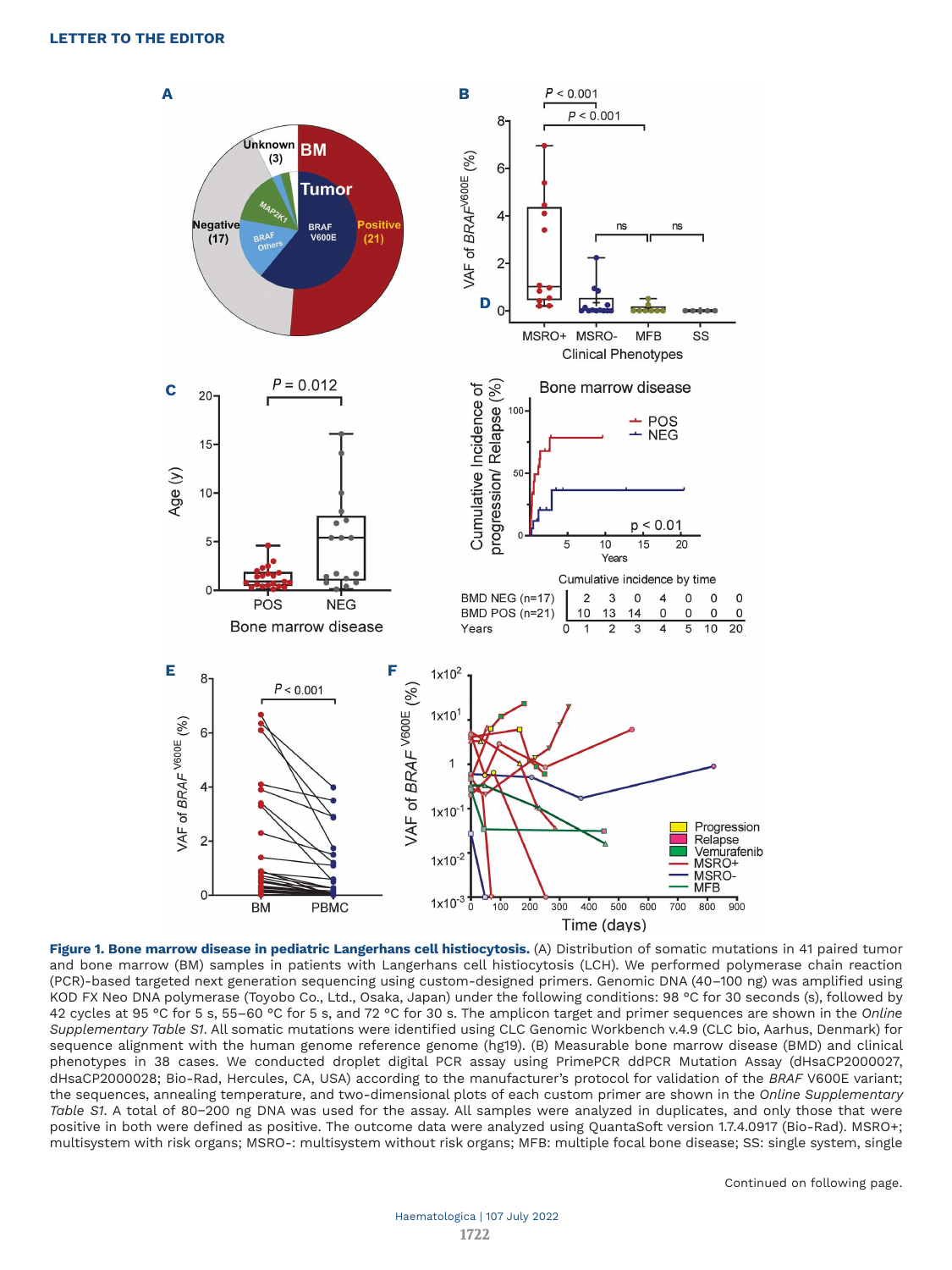lesion. (C) BMD and age. (D) The cumulative incidence curves of progression and relapse. BMD-positive patients (red line) have a higher LCH progression risk than BMD-negative patients (blue line). (E) Comparison of the mutational burdens in paired mononuclear cells of the BM and peripheral blood. The variant allele frequency (VAF) of *BRAF* V600E was analyzed in 31 paired cell samples. (F) Persistent detection of BMD in LCH during treatment. Serial quantitative mutation analyses at multiple time points were performed in 12 applicable cases (8 MSRO+, 2 MSRO-, and 2 MFB). Nine patients, including 7 MSRO+, 1 MSRO-, and 1 MFB case, relapsed or had disease progression, representing active diseases that required a change in treatment. In 3 patients, somatic mutations were no longer detectable.

| <b>Case</b>     | <b>Cytopenia</b> | <b>CD1a positivity of BM</b> | <b>BRAF V600E positivity</b><br>(VE1) of BM | <b>VAF of BRAF V600E</b><br>in BM, % |
|-----------------|------------------|------------------------------|---------------------------------------------|--------------------------------------|
| P <sub>1</sub>  | <b>No</b>        | Negative                     | Negative                                    | 0.25                                 |
| P <sub>2</sub>  | <b>No</b>        | Negative                     | Negative                                    | 0.00                                 |
| P <sub>4</sub>  | <b>No</b>        | Negative                     | Negative                                    | 4.46                                 |
| P <sub>5</sub>  | <b>No</b>        | Negative                     | Negative                                    | 0.94                                 |
| P7              | <b>No</b>        | Negative                     | Negative                                    | 0.26                                 |
| P <sub>8</sub>  | <b>No</b>        | Negative                     | Negative                                    | 0.51                                 |
| P <sub>11</sub> | <b>No</b>        | Negative                     | Negative                                    | 2.24                                 |
| P <sub>12</sub> | <b>No</b>        | Negative                     | Negative                                    | 0.98                                 |
| P <sub>15</sub> | <b>No</b>        | <b>NA</b>                    | Negative                                    | 0.13                                 |
| P <sub>16</sub> | Yes              | <b>NA</b>                    | Negative                                    | 6.96                                 |
| P <sub>18</sub> | <b>No</b>        | <b>NA</b>                    | <b>NA</b>                                   | 0.00                                 |
| P20             | Yes              | Positive                     | <b>NA</b>                                   | 0.42                                 |
| P21             | Yes              | Negative                     | Positive                                    | 0.54                                 |
| P <sub>23</sub> | <b>No</b>        | Negative                     | Negative                                    | 1.07                                 |
| P <sub>26</sub> | <b>No</b>        | Negative                     | <b>NA</b>                                   | 0.00                                 |
| P <sub>28</sub> | <b>No</b>        | Negative                     | Negative                                    | 0.03                                 |
| P31             | Yes              | <b>NA</b>                    | Negative                                    | 0.83                                 |
| P32             | <b>No</b>        | Negative                     | <b>NA</b>                                   | 0.20                                 |
| P <sub>35</sub> | Yes              | Positive                     | Negative                                    | 5.39                                 |
| P36             | Yes              | <b>NA</b>                    | Negative                                    | 0.21                                 |
| P37             | <b>No</b>        | Negative                     | Negative                                    | 0.03                                 |
| P38             | <b>No</b>        | <b>NA</b>                    | <b>NA</b>                                   | 0.00                                 |
| P39             | Yes              | Negative                     | <b>NA</b>                                   | 4.10                                 |
| P40             | <b>No</b>        | Negative                     | <b>NA</b>                                   | 0.84                                 |
| P41             | Yes              | Negative                     | <b>NA</b>                                   | 3.40                                 |
|                 | 8/25 cases (32%) | 2/19 cases (11%)             | $1/17$ cases (6%)                           | 21/25 cases (84%)                    |

**Table 2.** CD1a positivity and cytopenia in *BRAF* V600E-positive Langerhans cell histiocytosis cases.

BM: bone marrow; NA: not applicable; VAF: variant allele frequency.

P5, P9, and P37, were found to have complications of central diabetes insipidus, two of which were negative for BMD. Two patients, P4 and P31, developed neurodegenerative diseases, and both were positive for BMD. However, the association between BMD and late complications was not clear. The effect of BMD should be evaluated prospectively.

Our results confirm previous mutational analysis results in BM samples in a small number of patients.<sup>6-9</sup> Furthermore, we present novel findings that BMD positivity correlates with prognosis and that quantitative analysis defines the disease type. These results support the current theory of *BRAF* mutation acquisition in HSC or nearby progenitor cells in systemic LCH.1-4,6

In conclusion, we found that BMD was frequently detected at the molecular level in pediatric *BRAF* V600Epositive LCH. A high mutational load in the BM was correlated with distinct clinical features of young-age patients with high-risk multisystem LCH, suggesting that measurable BMD is a novel risk factor that could provide an alternative to cytopenia or CD1a positivity. Further prospective studies with larger cohorts are required.

# **Authors**

Ko Kudo,' Tsutomu Toki,' Rika Kanezaki,' Tatsuhiko Tanaka,' Takuya Kamio,' Tomohiko Sato,' Shinya Sasaki,' Masaru Imamura, $^2$  Chihaya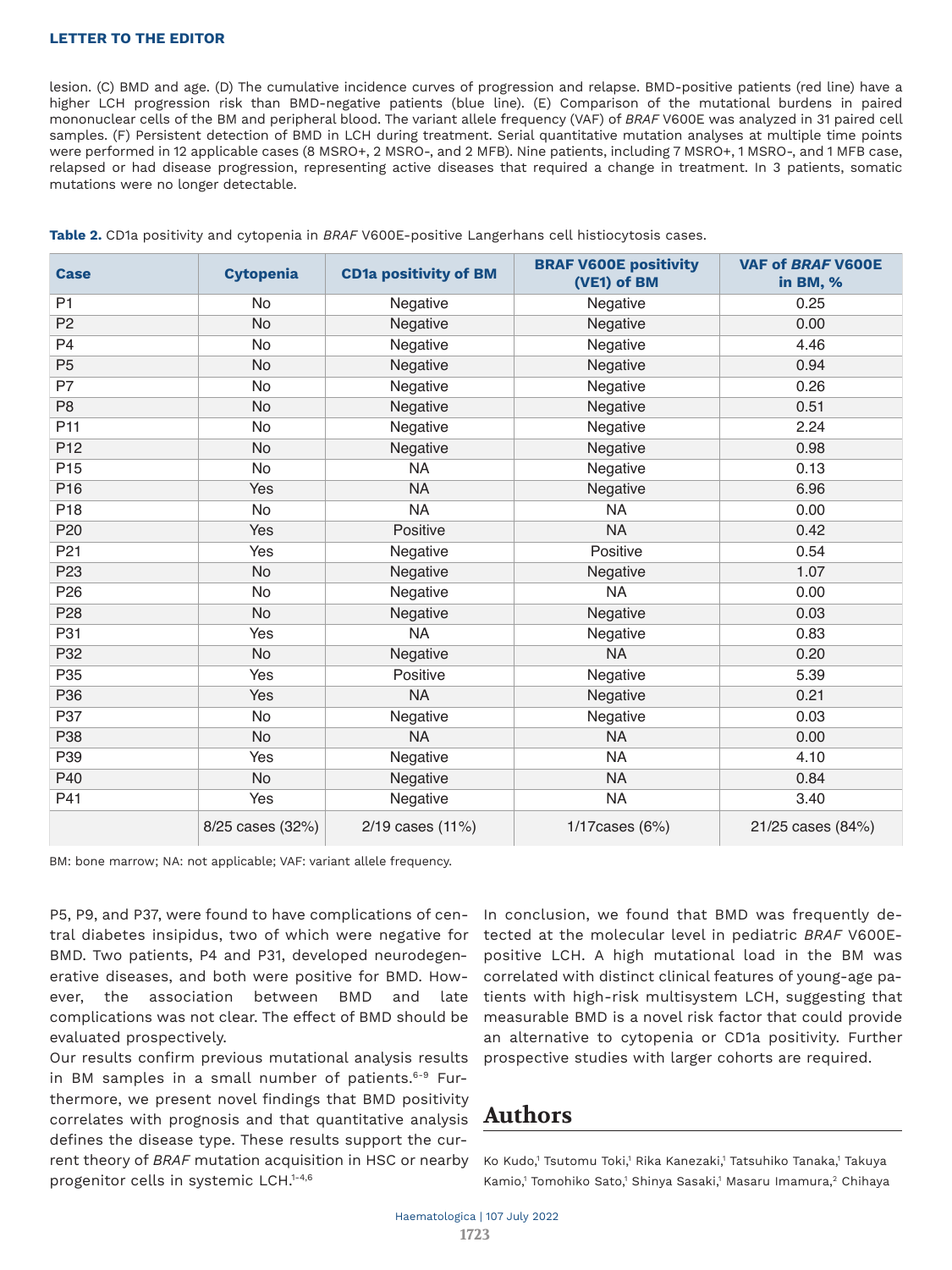Imai,<sup>2</sup> Kumiko Ando,<sup>3</sup> Harumi Kakuda,<sup>3</sup> Takehiko Doi,<sup>4</sup> Hiroshi Kawaguchi, $4$  Masahiro Irie, $^5$  Yoji Sasahara, $^5$  Akihiro Tamura, $^6$ Daiichiro Hasegawa,<sup>6</sup> Yosuke Itakura,<sup>7</sup> Kenichiro Watanabe,<sup>7</sup> Kenichi Sakamoto,<sup>8</sup> Yoko Shioda,<sup>8</sup> Motohiro Kato,<sup>8,9</sup> Kazuko Kudo,<sup>10</sup> Reiji Fukano,<sup>11</sup> Atsushi Sato,<sup>12</sup> Hiroshi Yagasaki,<sup>13</sup> Hirokazu Kanegane,<sup>14</sup> Itaru Kato,<sup>15</sup> Katsutsugu Umeda,<sup>15</sup> Souichi Adachi,<sup>16</sup> Tatsuki Kataoka, $^{17,18}$  Akira Kurose, $^{19}$  Atsuko Nakazawa, $^{20}$  Kiminori Terui $^{1}$  and Etsuro Ito<sup>1,21</sup>

1 Department of Pediatrics, Hirosaki University Graduate School of Medicine, Hirosaki; <sup>2</sup>Department of Pediatrics, Niigata University Graduate School of Medical and Dental Sciences, Niigata; 3 Department of Hematology and Oncology, Chiba Children's Hospital, Chiba; 4 Department of Pediatrics, Hiroshima University Graduate School of Biomedical and Health Sciences, Hiroshima; <sup>5</sup>Department of Pediatrics, Tohoku University Graduate School of Medicine, Sendai; 6 Department of Hematology and Oncology, Children's Cancer Center, Hyogo Prefectural Kobe Children's Hospital, Kobe; <sup>7</sup>Department of Hematology and Oncology, Shizuoka Children's Hospital, Shizuoka; 8 Children's Cancer Center, National Center for Child Health and Development, Tokyo; <sup>9</sup>Department of Pediatrics, Graduate School of Medicine, The University of Tokyo, Tokyo; <sup>10</sup>Department of Pediatrics, Fujita Health University School of Medicine, Aichi; <sup>11</sup>Department of Pediatrics, Yamaguchi University Graduate School of Medicine, Yamaguchi; <sup>12</sup>Department of Hematology and Oncology, Miyagi Children's Hospital, Sendai; 13Department of Pediatrics, Nihon University Graduate School of Medicine, Tokyo; 14Department of Child Health and Development, Graduate School of Medical and Dental Sciences, Tokyo Medical and Dental University, Tokyo; <sup>15</sup>Department of Pediatrics, Graduate School of Medicine, Kyoto University, Kyoto; <sup>16</sup>Department of Human Health Sciences, Graduate School of Medicine, Kyoto University, Kyoto; <sup>17</sup>Department of Diagnostic Pathology, Graduate School of Medicine, Kyoto University, Kyoto; <sup>18</sup>Department of Pathology, Iwate Medical University, Iwate, Japan; <sup>19</sup>Department of Anatomic Pathology, Hirosaki University Graduate School of Medicine, Hirosaki; <sup>20</sup>Department of Clinical Research, Saitama Children's Medical Center, Saitama and <sup>21</sup>Department of Community Medicine, Hirosaki University Graduate School of Medicine, Hirosaki, Japan

#### Correspondence:

Ko Kudo - kkudo@hirosaki-u.ac.jp Etsuro Ito - eturou@hirosaki-u.ac.jp https://doi.org/10.3324/haematol.2021.279857 Received: August 23, 2021. Accepted: March 8, 2022. Prepublished: March 17, 2022.

#### **Disclosures**

PM receives honoraria from AbbVie, Amgen, Celgene, Janssen, and Takeda, is a member of AbbVie's, Amgen's, Celgene's, Janssen Pharmaceuticals', and Takeda's Board of Directors or advisory committees, and is a member of AbbVie's, Amgen's, Celgene's, and Janssen Pharmaceuticals Speakers Bureau. JL is employed by Janssen Pharmaceuticals. JJ received honoraria from Amgen and Mundipharma. MD received speaker honoraria from Amgen, BMS Celgene, Janssen, Takeda, Sanofi. NWCJvdD is a consultant for Amgen, Bayer, Bristol-Myers Squibb, Celgene, Janssen Pharmaceuticals, Novartis, Servier, and Takeda and receives research funding from Amgen, Bristol-Myers Squibb, Celgene, Janssen Pharmaceuticals, and Novartis. SZ receives research funding from and is a member of the Board of Directors or advisory committees for Celgene, Janssen Pharmaceuticals, and Takeda. JV is employed by and owns equity in Janssen Pharmaceuticals. PS receives honoraria and research funding from Amgen, Celgene, Janssen Pharmaceuticals, Karyopharm, and Takeda and receives researching funding from Skyline. AB receives honoraria from Amgen, Bristol-Myers Squibb, Celgene, and Janssen Pharmaceuticals. All other authors declare no competing interests.

#### **Contributions**

KK, TTo and EI designed the study; KK, TT, RK and TT performed the experiments; KK, TT and RK analyzed and interpreted the data; KK and EI wrote the manuscript; KK, TS, TK, SS, MI, CI, KA, HK, TD, HK, MI, YS, AT, DH, YI, KW, KS, YS, MK, KaK, IK, KU, SA, AS, HY, HK, RF and KT evaluated the patients and collected the clinical data; KK, TK, AK and AN collected formalin-fixed paraffin-embedded samples and pathological data. All authors have read and approved the final manuscript.

#### **Acknowledgments**

The authors would like to thank R. Shirai, H. Kudo, and M. Hashimoto for their technical assistance. The ddPCR analysis was supported by the Scientific Research Facility Center of Hirosaki University Graduate School of Medicine.

#### **Funding**

This study was partially supported by the Japan Society for the Promotion of Science through a Grant-in-Aid for Scientific Research (KAKENHI: 17K10095, 21K07813) and Japan Cancer Research Project 21ck0106605h0002 from the Japan Agency for Medical Research and Development (AMED).

#### **Data-sharing statment**

For original data, please contact kkudo@hirosaki-u.ac.jp

# **References**

 1. Bigenwald C, Le Berichel J, Wilk CM, et al. BRAFV600E-induced senescence drives Langerhans cell histiocytosis pathophysiology. Nat Med. 2021;27(5):851-861.

Nat Rev Dis Primers. 2021;7(1):73.

- 3. Allen CE, Merad M, McClain KL. Langerhans-cell histiocytosis. N Engl J Med. 2018;379(9):856-868.
- 2. McClain KL, Bigenwald C, Collin M, et al. Histiocytic disorders.
- 4. Rodriguez-Galindo C, Allen CE. Langerhans cell histiocytosis.